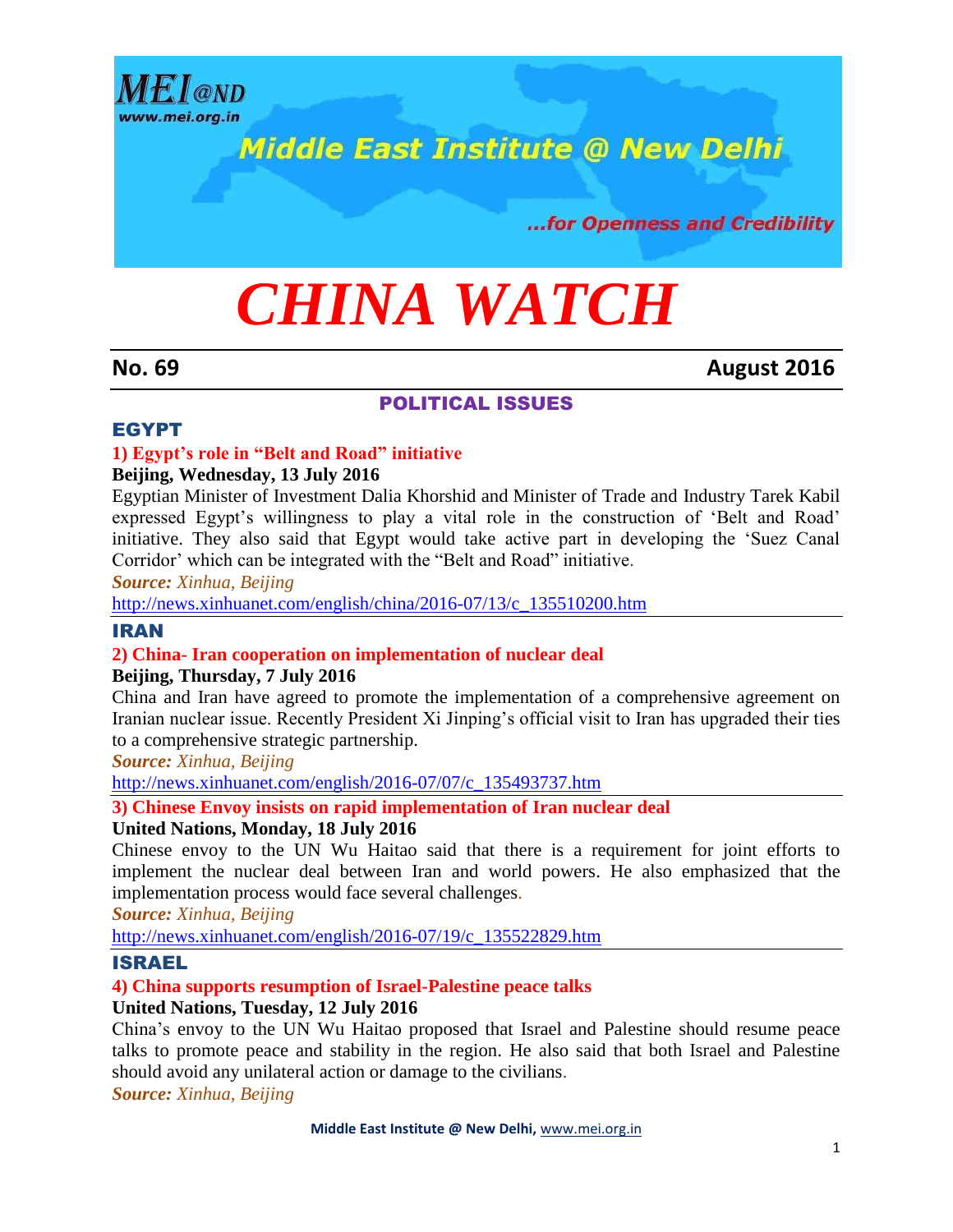#### [http://news.xinhuanet.com/english/2016-07/13/c\\_135510159.htm](http://news.xinhuanet.com/english/2016-07/13/c_135510159.htm)

#### JORDAN

#### **5) Jordan proposes to co-operate with China**

#### **Amman, Sunday, 17 July 2016**

Jordan has expressed its willingness to co-operate with China in the field of media and expressed its eagerness to boost bilateral in various other areas.

*Source: Xinhua, Beijing* 

[http://news.xinhuanet.com/english/2016-07/18/c\\_135519995.htm](http://news.xinhuanet.com/english/2016-07/18/c_135519995.htm)

#### LEBANON

#### **6) Beijing hosts the "Beirut to Beijing" event**

#### **Beirut, Thursday, 28 July 2016**

The "Beirut to Beijing" event was organized to strengthen cultural ties, tourism and trade exchanges between China and Lebanon. The event was organized in Beijing by Fransbank group and took place from 15 July until the end of the month**.** 

*Source: Xinhua, Beijing* 

[http://news.xinhuanet.com/english/2016-07/29/c\\_135547897.htm](http://news.xinhuanet.com/english/2016-07/29/c_135547897.htm)

#### **SYRIA**

#### **7) Syrian Government renews support to China on the South China Sea issue**

#### **Damascus, Wednesday, 20 July 2016**

Syria's Foreign Ministry said that the country supports China's sovereignty over the South China Sea territories and also suggested that concerned countries should solve the issue through consultation and negotiation mechanism.

*Source: Xinhua, Beijing* 

[http://news.xinhuanet.com/english/2016-07/20/c\\_135527663.htm](http://news.xinhuanet.com/english/2016-07/20/c_135527663.htm)

#### ECONOMIC ISSUES

#### ISRAEL

# **8) Israeli Government provides loan to Hebei province in North China**

**Shijiazhuang, Friday, 29 July 2016**

Israel would provide a loan of US\$26 million to the Hebei province in North China to build elder care facilities.

*Source: Xinhua, Beijing* 

[http://news.xinhuanet.com/english/2016-07/29/c\\_135549407.htm](http://news.xinhuanet.com/english/2016-07/29/c_135549407.htm)

#### UAE

# **9) China's Huawei signs memorandum of understanding (MoU) with Dubai south**

#### **Dubai, Tuesday, 12 July 2016**

Huawei has signed a memorandum of understanding with the Dubai South Business Park Free Zone. The MoU would enable Huawei to provide services to residents and businesses in the Park.

*Source: Xinhua, Beijing* 

[http://news.xinhuanet.com/english/2016-07/12/c\\_135507982.htm](http://news.xinhuanet.com/english/2016-07/12/c_135507982.htm)

**10) Abu Dhabi- Shanghai co-operation for free zone development Dubai, Wednesday, 13 July 2016**